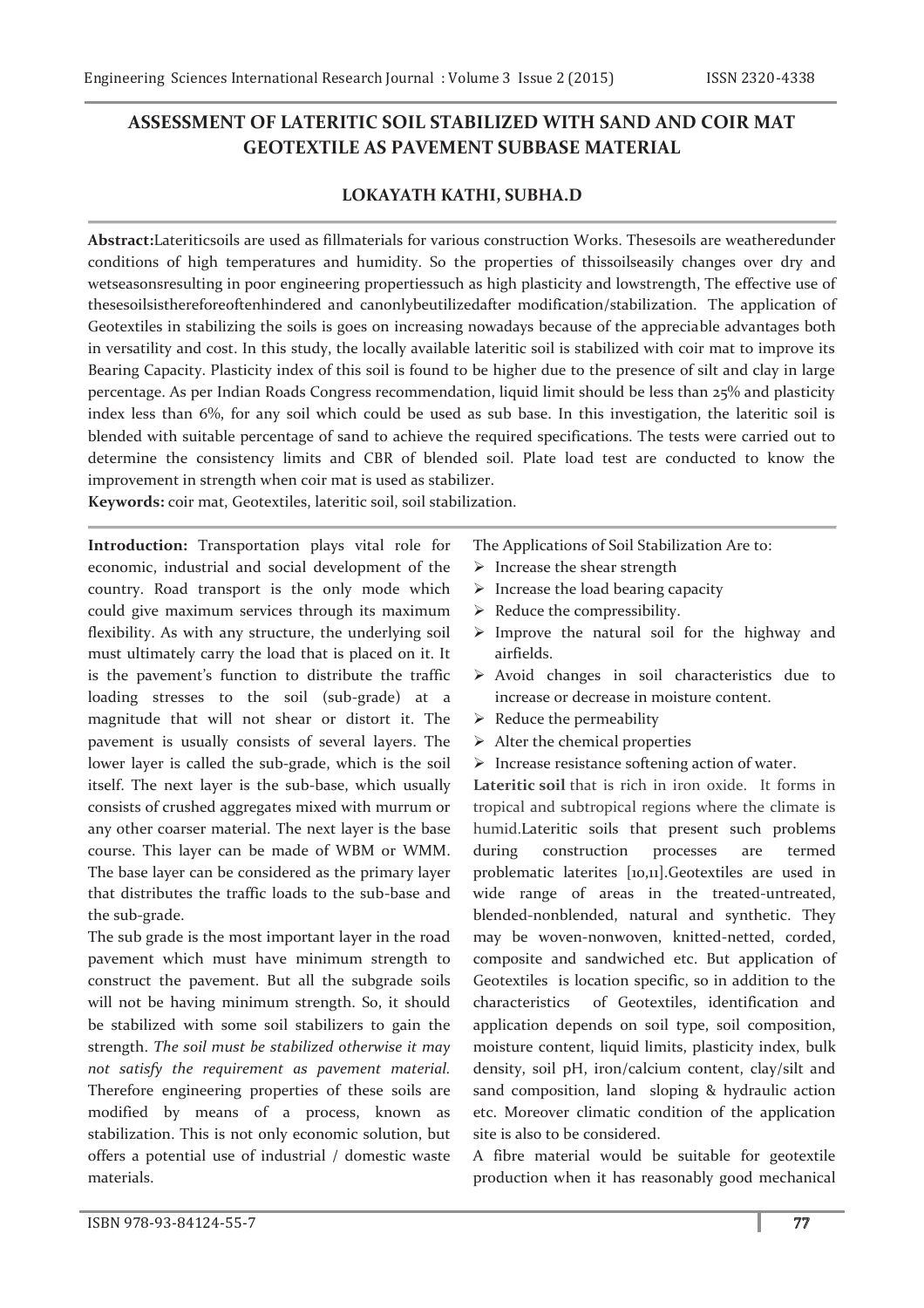properties and resistant to microbial attack. Coir fibres are of different types and are classified according to varying degree of colour, length and thickness. The decomposition of coir fibre is generally known to be much less than that of jute due to high lignin content.

**Review of Literature:**The application of fly ash and coir mat Geotextiles to stabilize the black cotton soil in the region of Menonpara in Vadakarapathy Panchayat, Palakkad, where the pavement distress was found to be very high, was done in (2011) [6]. Singh, R.R,Er. Shelly Mittal find out the OMC of soilcoir mix increases with increasing the percentage of coir fiber and concluded the Coir fiber is a waste material which could be utilized in a sub base for flexible and rigid pavements. The OMC of soil-coir mix increases with increasing the percentage of coir fiber  $(2014)$  [9].

**Objective of Study:**The main objective of this research is to improve the properties of locally available lateritic soil.

1. To be blended with sand to improve its engineering properties (LL≤25%, PI≤ 6%).

2. The soil is to be strengthened further with coir mat geotextile.

3. Load settlement behavior is to be analyzed by conducting PLT.

## **Materials Used:**

**Coir Fiber:**Coconut fibre is extracted from the outer shell of a coconut. The common name, scientific name and plant family of coconut fibre is Coir, Cocos nucifera and Arecaceae (Palm), respectively. There are two types of coconut fibres, brown fibre extracted from matured coconuts and white fibres extracted from immature coconuts. Brown fibres are thick, strong and have high abrasion resistance. White fibres are smoother and finer, but also weaker. Coconut fibres are commercial available in three forms, namely bristle (long fibres), mattress (relatively short) and decorticated (mixed fibres). These different types of fibres have different uses depending upon the requirement. *In engineering, brown fibres are mostly used* [12],



Fig1: coir mat

The two principal mechanism of the coir mat is to confine and restrain movement of the granular, structural layer and the so called membrane effect where by a fabric that develops high tensile strength under load can induce a vertical stress upward. This aids the granular layer to support vehicular loading while reducing the magnitude of stress imposed upon sub grade. Coir mat will ensure that no intermixing takes place at this level and the effective depth of the pavement to remains intact.

**Installation of coir mat:**The three basic steps involved in installation of the coir mat are-

- 1. Sub-grade preparation
- 2. Geo-textile placement
- 3. Aggregate application and compaction

The area over which the coir mat is to be placed must be cleared sharp objects, tree stumps or large stones that could puncture the coir mat. The area should be excavated, stripping away soft soil or unsuitable base materials, then compacted to design grade. The coir mat is unrolled on to the prepared sub-grade in the direction that aggregate will be placed. The coir mat sections must be overlapped side-to-side and end-toend around 0.5 m. The edges of coir mat should slope towards drainage ditches or other drain systems that parallel the roadway. Granular material can now be back dumped on to the coir mat, beginning on firm ground just in front of the coir mat edge. The aggregate is then spread to a thickness sufficient to allow subsequent compaction. Initial compaction can be accomplished and then fully compacted. Ruts must not be graded down; rather, they should be filled with additional aggregate and compacted. (See fig:1).

**Soil:**The properties of the lateritic soil used in this investigation are given below:

Specific gravity  $-2.65$ Grain size distribution (%)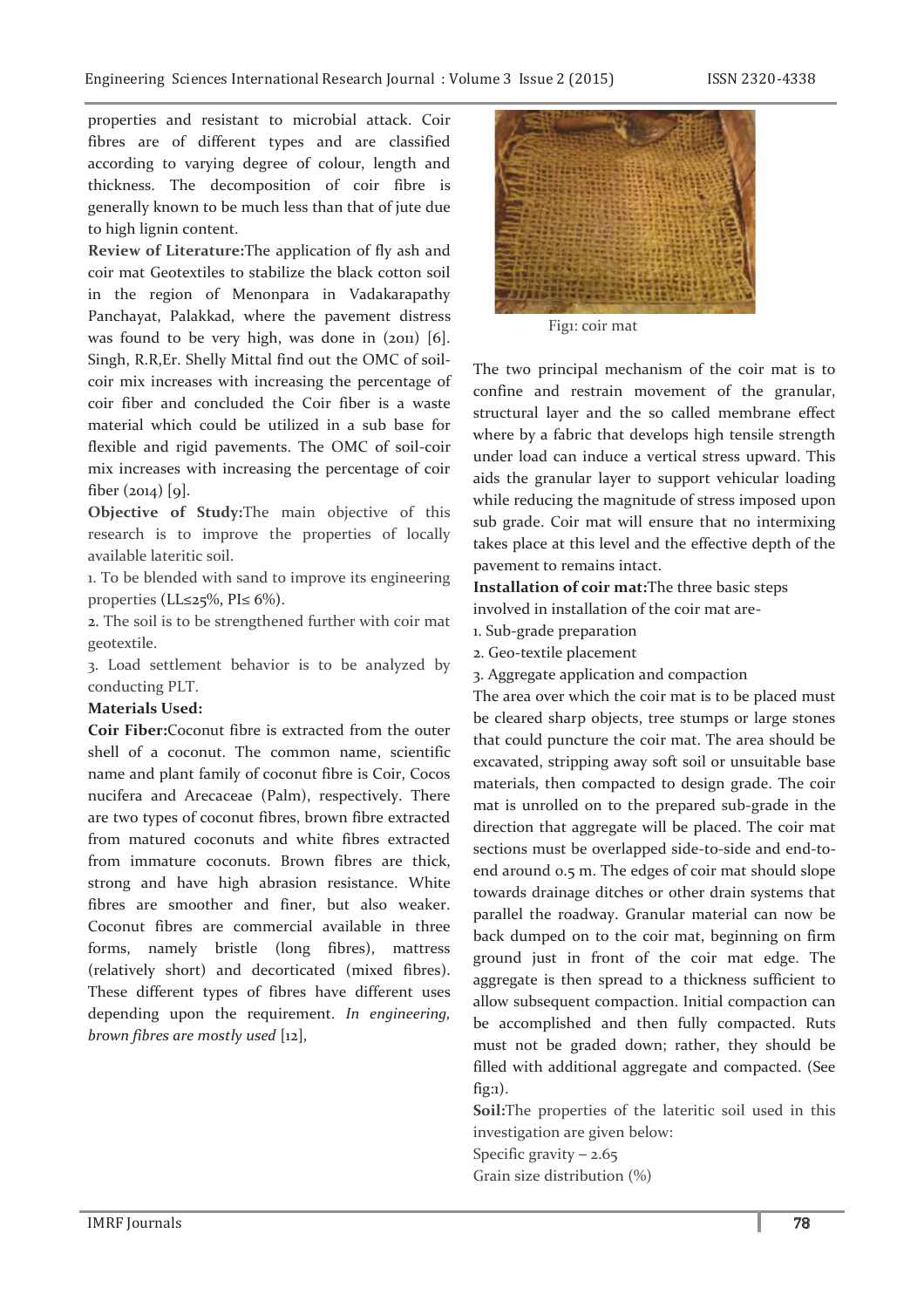$Gravel - 25.0$ 

Sand  $-46.0$ 

 $Silt - 26.5$ 

 $Clay - 2.50$ 

**Consistency limits:** 

Liquid limit  $-53.7\%$ 

Plastic limit - 27.4%

Plasticity index  $-26.3\%$ 

IS soil classification ─ CH (silts and clays, Liquid Limit greater than 50%. Inorganic clays of high Plasticity, fat clays)

## **Composition of Coir Fibre:**

Lignin :  $45.84\%$  $Cellulose : 43.44\%$ 

Hemi-Cellulose: 0.25%

Water soluble components: 7.74%

Components soluble in boiling water: 3.00%

Coir netting placed between the weak subgrade soil and the aggregate fill, the coir Geotextiles:

- $\checkmark$  Provide a physical barrier to the intermixing of the aggregate and sub grade soil
- $\checkmark$  Provide local reinforcement
- $\checkmark$  Act as a support membrane

## **Experiments Done:**

**Blending Of Soil:** The tests were conducted on unblended lateritic soil, soil blended with several percentages of sand until the liquid limit value is less than 25% and plasticity index value is less than 6-7%.

**Standard Proctor, Compaction and CBR Test:** The degree of compaction of a soil is measured in terms of its dry density. The degree of compaction mainly depends upon its moisture content, compaction energy and type of soil. For a given compaction energy every soil attains the maximum dry density at a particular water content which is known as optimum moisture content. Compaction and CBR tests were conducted on original and blended soil as per relevant IS codes. (See table 1a&1b)

**Plate Load Test**:In this study, laboratory plate load test set up is used to determine the load-deformation behavior of original soil, soil blended with sand and

soil treated with coir mat geotextile. In this investigation, the plate load test is conducted for original soil; blended soil (sand) and placing one layer of coir mat at a depth 1B (B=Dia of Plate). Results are shown in (fig:  $2,3$  and  $4$ )

#### **Results And Discussions:**

| Table: 1a    |                             |               |           |            |  |  |
|--------------|-----------------------------|---------------|-----------|------------|--|--|
| Soil         | Standard Proctor compaction |               |           |            |  |  |
|              | <b>MDD</b>                  | <b>OM</b>     | CBR $(%)$ | <b>CBR</b> |  |  |
|              | (gm/c)                      | $\mathcal{C}$ | unsoake   | (%)        |  |  |
|              | $m3$ )                      | (%)           | d         | soak       |  |  |
|              |                             |               |           | ed         |  |  |
| Original     | 1.87                        | 16.2          | 11        | 3          |  |  |
| soil         |                             |               |           |            |  |  |
| $50\%$ soil+ | 2.02                        | 11.7          | 14        | 4          |  |  |
| 50%          |                             |               |           |            |  |  |
| sand         |                             |               |           |            |  |  |

Liquid Limit and Plastic Limit has less influence on CBR values. But CBR value varies with Plasticity Index, as like if PI increases CBR also increases.

MDD of original soil is increases when blended with 50%sand. So CBR value also increased both unsoaked and soaked condition.

| Table: 1b |                        |               |         |            |  |  |
|-----------|------------------------|---------------|---------|------------|--|--|
| Soil      | IS modified coKPaction |               |         |            |  |  |
|           | <b>MDD</b>             | <b>OM</b>     | CBR (%) | <b>CBR</b> |  |  |
|           | (gm/c)                 | $\mathcal{C}$ | unsoake | (%)        |  |  |
|           | $m3$ )                 | (%)           | d       | soak       |  |  |
|           |                        |               |         | ed         |  |  |
| Origina   | 2.06                   | 11.6          | 23      | 9          |  |  |
| l soil    |                        |               |         |            |  |  |
| 50%soil   | 2.34                   | 7.40          | 32      | 11         |  |  |
|           |                        |               |         |            |  |  |
| 50%       |                        |               |         |            |  |  |
| sand      |                        |               |         |            |  |  |

OMC of original soil decreases, but CBR value increases, for the same blended mixture (see table 1a&1b)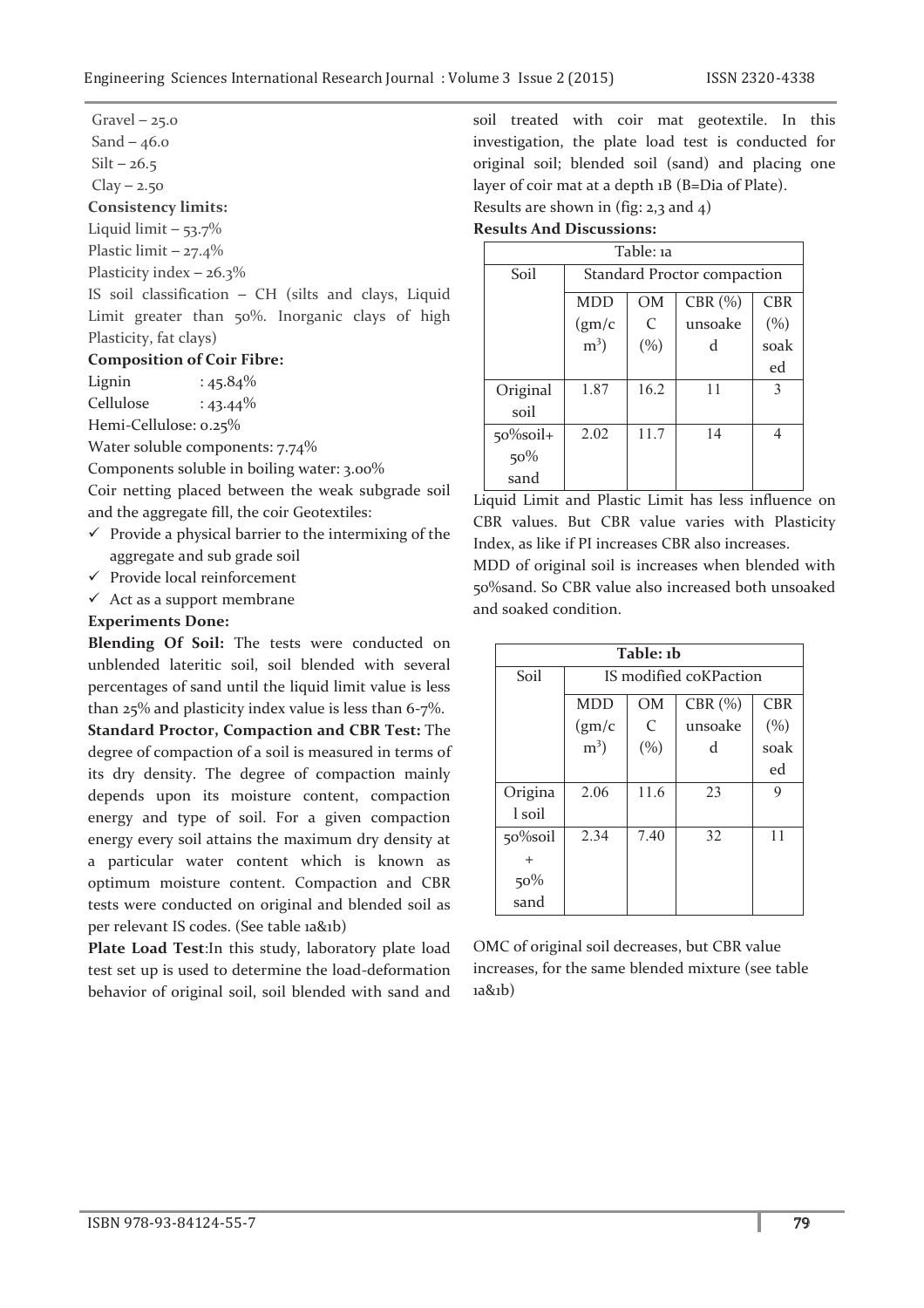

**Conclusion:**From the results it is clear that some changes in the properties of lateritic soil takes place.

- 1. When sand is mixed with the original soil, liquid limit and plasticity index decreases. It can be concluded that the soil blended with 50% sand and reinforced with coir mat geotextile can be a substitute for the GSB.
- 2. The soil blended with 50% sand satisfies the subbase requirement.

## **Acronyms:**

CBR=California Bearing Ratio

WBM= Water Bound Mecadam WMM= Water Mixed Mecadam OMC= Optimum Moisture Content LL=Liquid Limit PI=Plasticity Index PLT=Plate Load Test MDD=Maximum Dry Density GSB=Granular Sub Bas **Acknowledgment:** I gratefully thank NIT surathkal for giving me the opportunity to do research in this area related to Transportation Engineering.